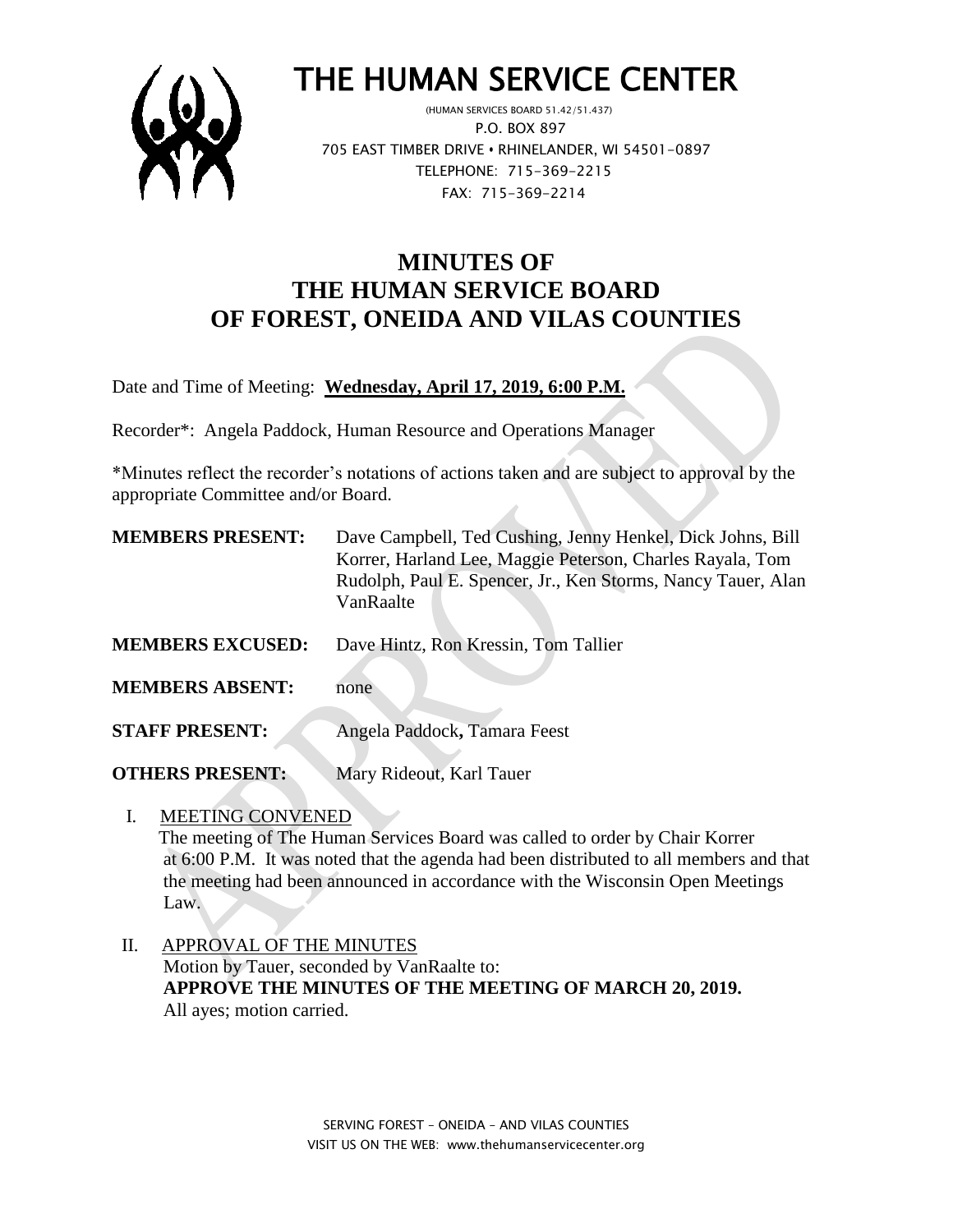#### III. DIRECTOR'S UPDATES

- A. Netsmart Update: Feest explaned that although the agency went live with Netsmart on March  $1<sup>st</sup>$ , there have been numerous billing issues that need resolution.
- B. WCA Day: Chair Korrer and HSC staff met with legislators to discuss support for Mental Health services and Children's Long-Term Care in the Governor's budget.
- C. Update: Options Counseling Services Contract and Lease: No update to report.
- D. State Department Complaints Update: Feest discussed two complaints that were filed with the Wisconsin Department of Safety and Professional Services and the Wisconsin Department of Agriculture, Trade and Consumer Protection.
- IV. REPORT OF THE DEVELOPMENTAL DISABILITIES COMMITTEE 4/10/19 Lee reported on the meeting of April 10, 2019. Minutes had been distributed and there were no questions following his report.

### V. REPORT OF THE FINANCE COMMITTEE – 4/15/19

A. Employee Assistance Program: Action Item – Paddock discussed numerous benefits an EAP offers employees and household members. The workers' compensation premium came in lower than budgeted for 2019 and could be used to offset the cost. The Finance Committee approved and forwarded to the Board, at the recommendation of the Personnel Committee, to approve the Aspirus Employee Assistance Program quote.

Motion by Spencer Jr., seconded by Cushing to:

# **ACCEPT THE QUOTE FROM ASPIRUS FOR AN EMPLOYEE ASSISTANCE PROGRAM IN THE AMOUNT OF \$3,500.00.**

All ayes; motion carried.

- B. Employee Day of Service: Action Item The Finance Committee directed administration to draft a policy and procedure on Volunteer Time Off and revisit once more research is completed. No action taken.
- C. Keyless Entry: Action Item Paddock discussed safety recommendations from the Oneida County Sheriff's Department including installing keyless entry to 4 exterior and 2 interior doors. The Finance Committee approved and forwarded to the Board, at the recommendation of the Buildings and Grounds Committee, to approve the quote from Heartland to install the proximity card readers and system. Motion by Spencer Jr., seconded by Tauer to:

## **ACCEPT THE QUOTE FROM HEARTLAND TO INSTALL KEYLESS ENTRY SYSTEM IN THE AMOUNT OF \$5,110.00.**

All ayes; motion carried.

D. Security Cameras: Action Item – Chair Korrer discussed concerns with cost and priority of installing the two (2) security cameras. Discussion occurred on obtaining quotes on the other security enhancements including the ballistic wall and bulletproof film for the front reception.

Motion by Tauer, seconded by Spencer, Jr. to: **LAYOVER SECURITY CAMERA INSTALL UNTIL QUOTES FOR THE BALLISTIC WALL AND BULLETPROOF FILM SECURITY ENHANCEMENTS CAN BE REVIEWED AND PRIORITIZED.** All ayes; motion carried.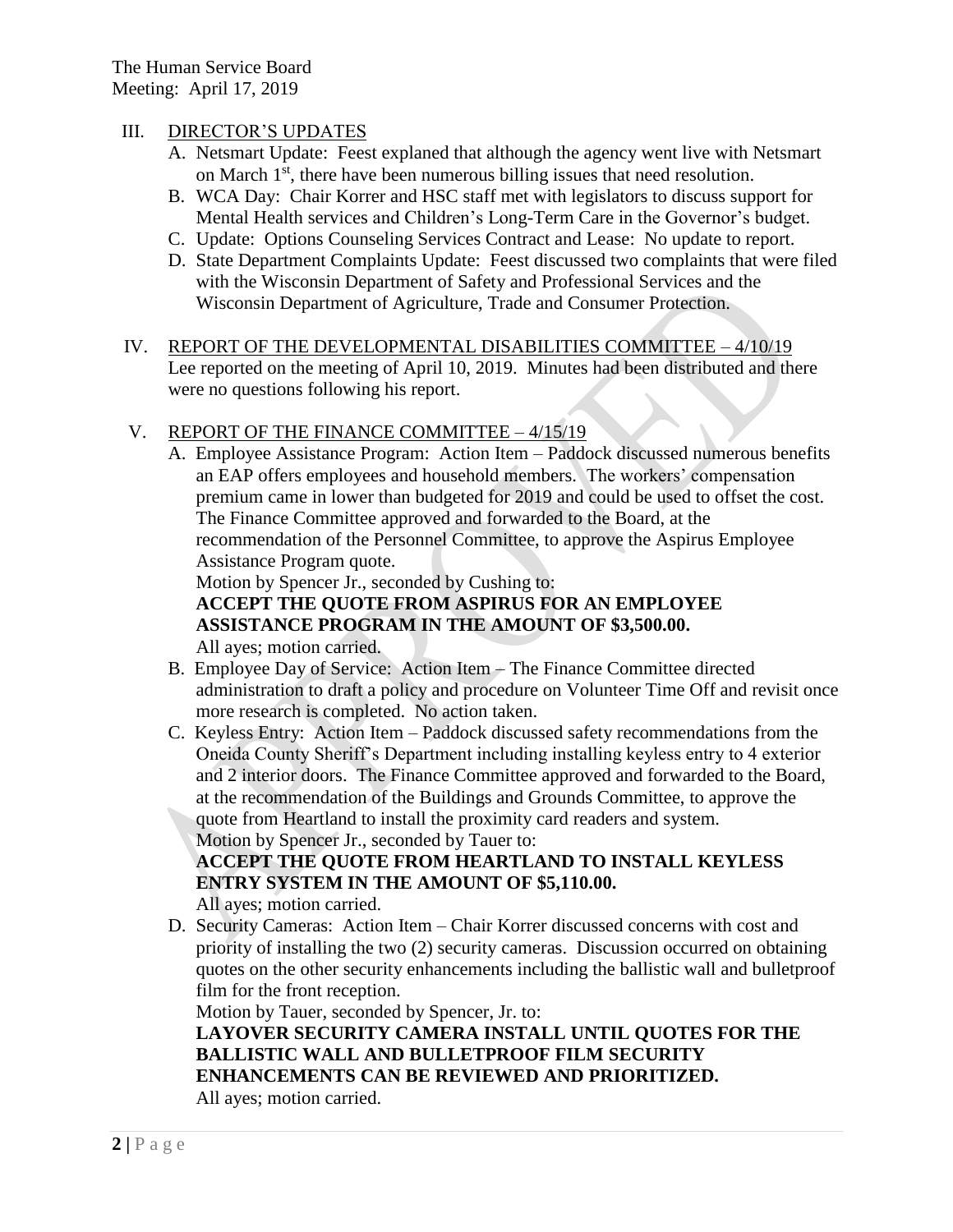The Human Service Board Meeting: April 17, 2019

- E. KOINONIA Building Repairs: Action Item
	- 1. Commercial Oven Replacement: Action Item Chair Korrer noted shipping charges have been added to original quote to include delivery to the lower level kitchen at Koinonia. An extended warranty has also been added per request of tenant at Koinonia. Discussion occurred on likelihood the elevator can be used to transport oven to lower level. The Finance Committee approved and forwarded to the Board, at the recommendation of the Buildings and Grounds Committee, to approve the quote for a commercial oven for Koinonia.

Motion by Tauer, seconded by Lee to:

## **ACCEPT THE QUOTE FOR A 60" 6-BURNER GAS RANGE WITH RAISED GRIDDLE AND BROILER IN THE AMOUNT \$4,163.84.**

All ayes; motion carried.

2. Main Entrance Sidewalk Repair: Action Item - The Finance Committee approved and forwarded to the Board, at the recommendation of the Buildings and Grounds Committee, to approve the quote for the main entrance sidewalk repair.

Motion by Cushing, seconded by Rudolph to:

# **ACCEPT THE QUOTE FOR SAMZ CONCRETE LLC. IN THE AMOUNT OF \$6,222.00 TO REPLACE AND INSTALL NEW SIDEWALKS AND CURBING AT THE FRONT ENTRANCE OF KOINONIA.**

All ayes; motion carried.

- F. Budget and Fiscal Strategy Development: Action Item
	- 1. Quality Improvement Work Plan Proposal from Mr. Patrick Cork: Action Item Feest discussed the rework of the original proposal to include two (2) separate reports. One would focus on the regional system improvement plan and the second would be specific to The Human Service Center and would produce an internal agency improvement plan. The rework also expands on the number of participant stakeholders Mr. Patrick Cork would be speaking to. Motion by Cushing, seconded by Spencer, Jr. to:

## **ADOPT WORK PLAN PROPOSAL AS PRESENTED AND APPROVED BY MR. PATRICK CORK IN THE AMOUNT OF \$21,240.00.**

Discussion occurred on the broader, more in-depth proposal. Funding for the proposal would come from the reserve.

All ayes; motion carried.

## VI. NEXT MEETING DATES

- A. Board: Wednesday, May 15, 2019 at 6:00 P.M.
- B. Audit: Thursday, April 18, 2019 at 2:00 P.M.
- C. Behavioral Health: Friday, May 10, 2019 at 1:00 P.M.
- D. Building & Grounds: On Hold
- E. Developmental Disabilities: Wednesday, May 8, 2019 at 3:00 P.M.
- F. Finance: Monday, May 13, 2019 at 5:00 P.M.
- G. Personnel: On Hold
- H. Policy: On Hold
- IX. ADJOURNMENT